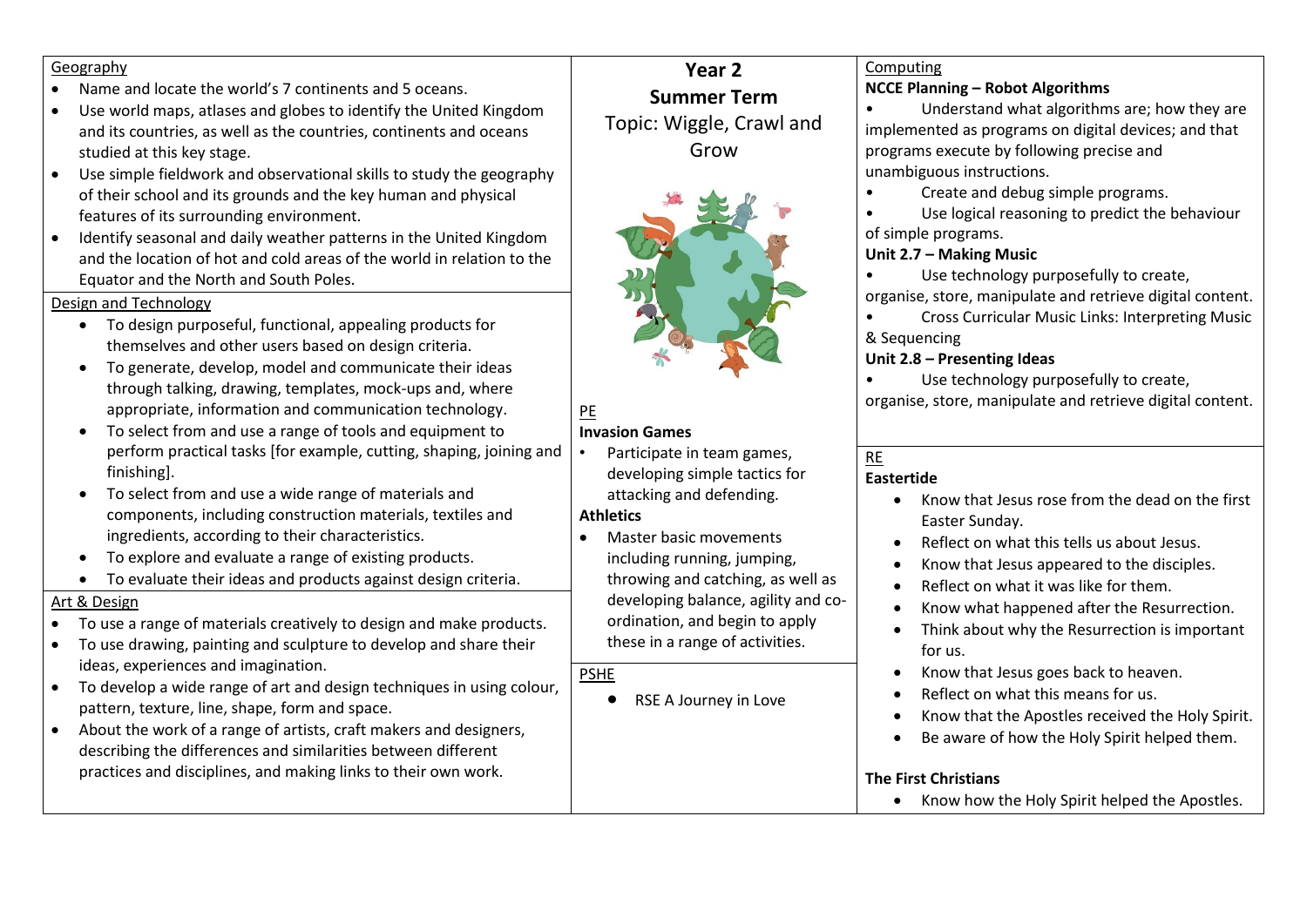|                                  | <b>Music</b>                                                         |                                             |                                                  |
|----------------------------------|----------------------------------------------------------------------|---------------------------------------------|--------------------------------------------------|
|                                  | To use their voices expressively and creatively by singing songs and |                                             |                                                  |
|                                  | speaking chants and rhymes.                                          |                                             |                                                  |
| $\bullet$                        | To play tuned and untuned instruments musically.                     |                                             |                                                  |
| $\bullet$                        | To listen with concentration and understanding to a range of high-   |                                             |                                                  |
|                                  | quality live and recorded music.                                     |                                             |                                                  |
| $\bullet$                        | To experiment with, create, select and combine sounds using the      |                                             |                                                  |
|                                  | inter-related dimensions of music.                                   |                                             |                                                  |
| Science                          |                                                                      | Maths                                       | English                                          |
|                                  | <b>Living Things and Their Habitats</b>                              | <b>Geometry: Position and Direction</b>     | <b>Fiction</b>                                   |
| $\bullet$                        | Explore and compare the                                              | • Describing movement.                      | Narrative<br>$\bullet$                           |
|                                  | differences between things                                           | • Describing turns.                         | <b>Text-Amazing Grace</b>                        |
|                                  | that are living, dead, and                                           | • Describing movement and turns.            | Revision of:                                     |
|                                  | things that have never been                                          | • Making patterns with shapes.              | Use of capital letters, full stops,<br>$\bullet$ |
|                                  | alive.                                                               |                                             | question marks and exclamation                   |
| $\bullet$                        | Identify that most living                                            | <b>Problem Solving and Efficient</b>        | marks to demarcate sentences.                    |
|                                  | things live in habitats to                                           | <b>Methods</b>                              | Apostrophes to mark where<br>$\bullet$           |
|                                  | which they are suited and                                            | Revision of all previous small steps.       | letters are missing in spelling and              |
|                                  | describe how different                                               |                                             | to mark singular possession in                   |
|                                  | habitats provide for the basic                                       | <b>Measurement: Time</b>                    | nouns.                                           |
|                                  | needs of different kinds of                                          | O'clock and half past.<br>$\bullet$         | Correct choice and consistent use<br>$\bullet$   |
|                                  | animals and plants, and how                                          | Quarter past and quarter to.<br>$\bullet$   | of present tense and past tense                  |
|                                  | they depend on each other.                                           | Telling time to 5 minutes.<br>$\bullet$     | throughout writing.                              |
| $\bullet$                        | Identify and name a variety of                                       | Minutes in an hour, hours in a<br>$\bullet$ | Use of the progressive form of<br>$\bullet$      |
|                                  | plants and animals in their                                          | day.                                        | verbs in the present and past                    |
|                                  | habitats, including                                                  | Find durations of time.<br>$\bullet$        | tense to mark actions in progress.               |
|                                  | microhabitats.                                                       | Compare durations of time.<br>$\bullet$     | Formation of nouns using suffixes                |
| $\bullet$                        | Describe how animals obtain                                          |                                             | such as -ness, -er and by                        |
|                                  | their food from plants and                                           | <b>Measurement: Mass, Capacity and</b>      | compounding.                                     |
|                                  | other animals, using the idea                                        | <b>Temperature</b>                          | Formation of adjectives using<br>$\bullet$       |
|                                  | of a simple food chain, and                                          | $\bullet$<br>Compare mass.                  | suffixes such as -ful, -less.                    |
|                                  | identify and name different                                          | Measure mass in grams.<br>$\bullet$         | Use of the suffixes -er, -est in<br>$\bullet$    |
|                                  | sources of food.                                                     | Measure mass in kilograms.<br>$\bullet$     | adjectives and the use of -ly in                 |
| <b>Animals, Including Humans</b> |                                                                      | Compare capacity.<br>$\bullet$              | Standard English to turn adjectives              |
| $\bullet$                        | Notice that animals, including                                       | Millilitres.<br>$\bullet$                   | into adverbs.                                    |
|                                  | humans, have offspring which                                         | Litres.<br>$\bullet$                        | Subordination (using when, if,<br>$\bullet$      |
|                                  | grow into adults.                                                    | Temperature.                                | that, because) and co-ordination                 |
|                                  |                                                                      |                                             | (using or, and, but).                            |

• Think of ways we can be like them. • Know about the first Christians. • Think of ways we can be like them.

John.

Apostles.

• Know how Jesus was able to help Peter and

• Be aware that we can trust Jesus to help us. • Recall that the Holy Spirit was able to help the

• Be aware that the Holy Spirit helps us. • Know about Peter's escape from prison. • Reflect on what we can learn from it.